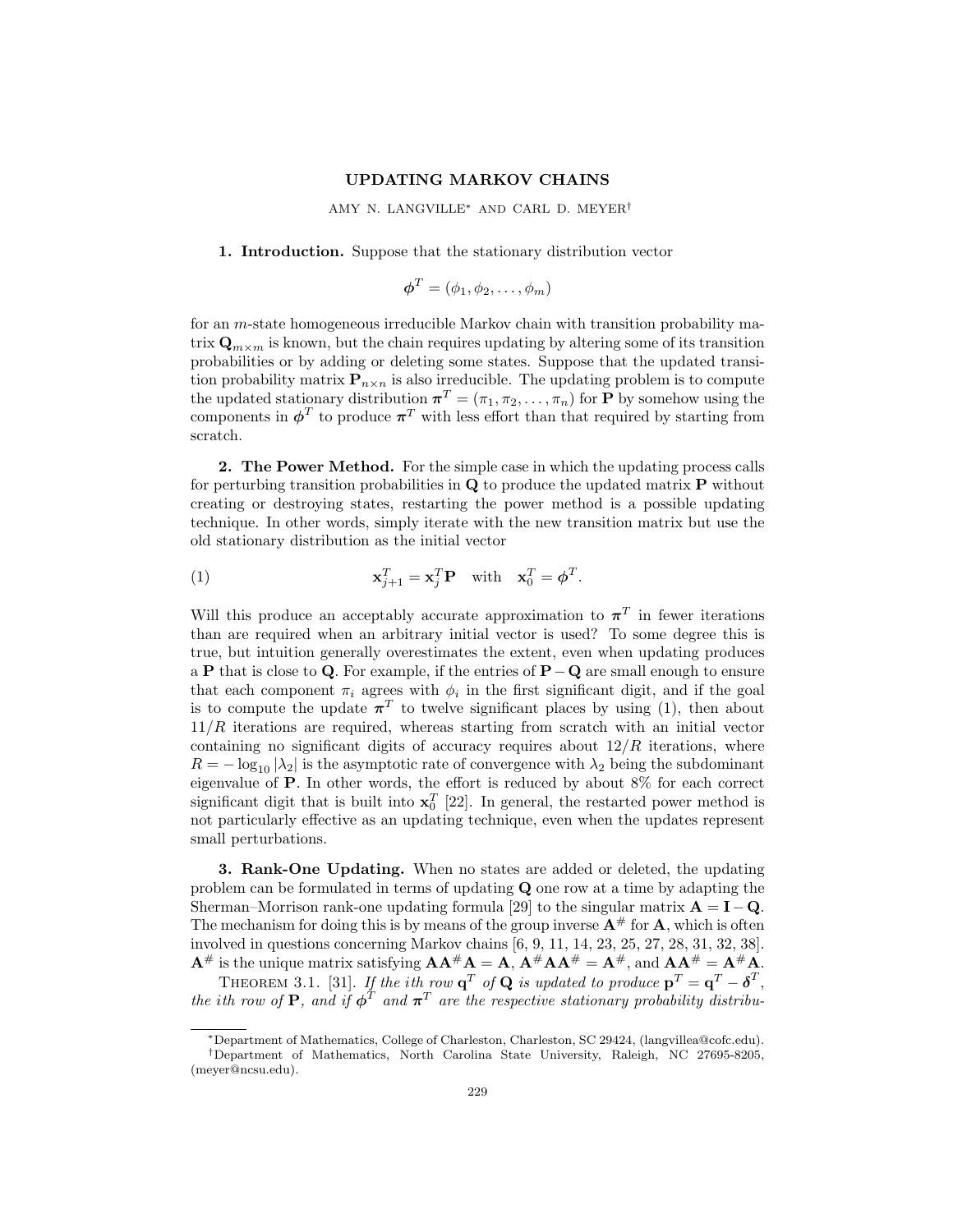tions of **Q** and **P**, then then  $\pi^T = \phi^T - \epsilon^T$ , where

(2) 
$$
\boldsymbol{\epsilon}^T = \begin{bmatrix} \phi_i \\ \frac{\phi_i}{1 + \boldsymbol{\delta}^T \mathbf{A}_{*i}^{\#}} \end{bmatrix} \boldsymbol{\delta}^T \mathbf{A}^{\#} \qquad (\mathbf{A}_{*i}^{\#} = \text{the } i\text{th column of } \mathbf{A}^{\#}).
$$

Multiple row updates to **Q** are accomplished by sequentially applying this formula one row at a time, which means that the group inverse must be sequentially updated. The formula for updating  $(I - Q)$ <sup>#</sup> to  $(I - P)$ <sup>#</sup> is as follows:

(3) 
$$
(\mathbf{I} - \mathbf{P})^{\#} = \mathbf{A}^{\#} + \mathbf{e} \epsilon^{T} \left[ \mathbf{A}^{\#} - \gamma \mathbf{I} \right] - \frac{\mathbf{A}^{\#}_{*i} \epsilon^{T}}{\phi_{i}}, \text{ where } \gamma = \frac{\epsilon^{T} \mathbf{A}^{\#}_{*i}}{\phi_{i}}.
$$

If more than just one or two rows are involved, then Theorem 3.1 is not computationally efficient. If every row needs to be touched, then using (2) together with (3) requires  $O(n^3)$  floating point operations, which is comparable to the cost of starting from scratch. Other updating formulas exist [9, 12, 16, 19, 36], but all are variations of a Sherman–Morrison type of formula, and all are  $O(n^3)$  algorithms for a general update. Moreover, rank-one updating techniques are not easily adapted to handle the creation or destruction of states.

**4. Aggregation.** Consider an irreducible *n*-state Markov chain whose state space has been partitioned into *k* disjoint groups  $S = G_1 \cup G_2 \cup \cdots \cup G_k$  with associated transition probability matrix

$$
\begin{array}{ll}\nG_1 & G_2 & \cdots & G_k \\
\text{(4)} & \mathbf{P}_{n \times n} = \begin{bmatrix} G_1 \\ G_2 \\ \vdots \\ G_k \end{bmatrix} \begin{pmatrix} \mathbf{P}_{11} & \mathbf{P}_{12} & \cdots & \mathbf{P}_{1k} \\ \mathbf{P}_{21} & \mathbf{P}_{22} & \cdots & \mathbf{P}_{2k} \\ \vdots & \vdots & \ddots & \vdots \\ \mathbf{P}_{k1} & \mathbf{P}_{k2} & \cdots & \mathbf{P}_{kk} \end{pmatrix} \text{ (square diagonal blocks)}.\n\end{array}
$$

This parent chain induces *k* smaller Markov chains called censored chains. The censored chain associated with  $G_i$  is defined to be the Markov process that records the location of the parent chain only when the parent chain visits states in  $G_i$ . Visits to states outside of *G<sup>i</sup>* are ignored. The transition probability matrix for the *i*th censored chain is the *i*th stochastic complement [26] defined by

(5) 
$$
\mathbf{S}_{i} = \mathbf{P}_{ii} + \mathbf{P}_{i\star}(\mathbf{I} - \mathbf{P}_{i}^{\star})^{-1} \mathbf{P}_{\star i},
$$

in which  $P_{i\star}$  and  $P_{\star i}$  are, respectively, the *i*th row and the *i*th column of blocks with  $\mathbf{P}_{ii}$  removed, and  $\mathbf{P}_{i}^{\star}$  is the principal submatrix of  $\mathbf{P}$  obtained by deleting the *i*th row and *i*th column of blocks. For example, if  $S = G_1 \cup G_2$ , then the respective transition matrices for the two censored chains are the two stochastic complements

$$
\mathbf{S}_1 = \mathbf{P}_{11} + \mathbf{P}_{12}(\mathbf{I} - \mathbf{P}_{22})^{-1}\mathbf{P}_{21} \text{ and } \mathbf{S}_2 = \mathbf{P}_{22} + \mathbf{P}_{21}(\mathbf{I} - \mathbf{P}_{11})^{-1}\mathbf{P}_{12}.
$$

In general, if the stationary distribution for **P** is  $\pi^T = (\pi_1^T | \pi_2^T | \cdots | \pi_k^T)$  (partitioned conformably with **P**), then the *i*th censored distribution (the stationary distribution for  $S_i$ ) is

(6) 
$$
\mathbf{s}_i^T = \frac{\boldsymbol{\pi}_i^T}{\boldsymbol{\pi}_i^T \mathbf{e}},
$$
 where **e** is an appropriately sized column of ones [26].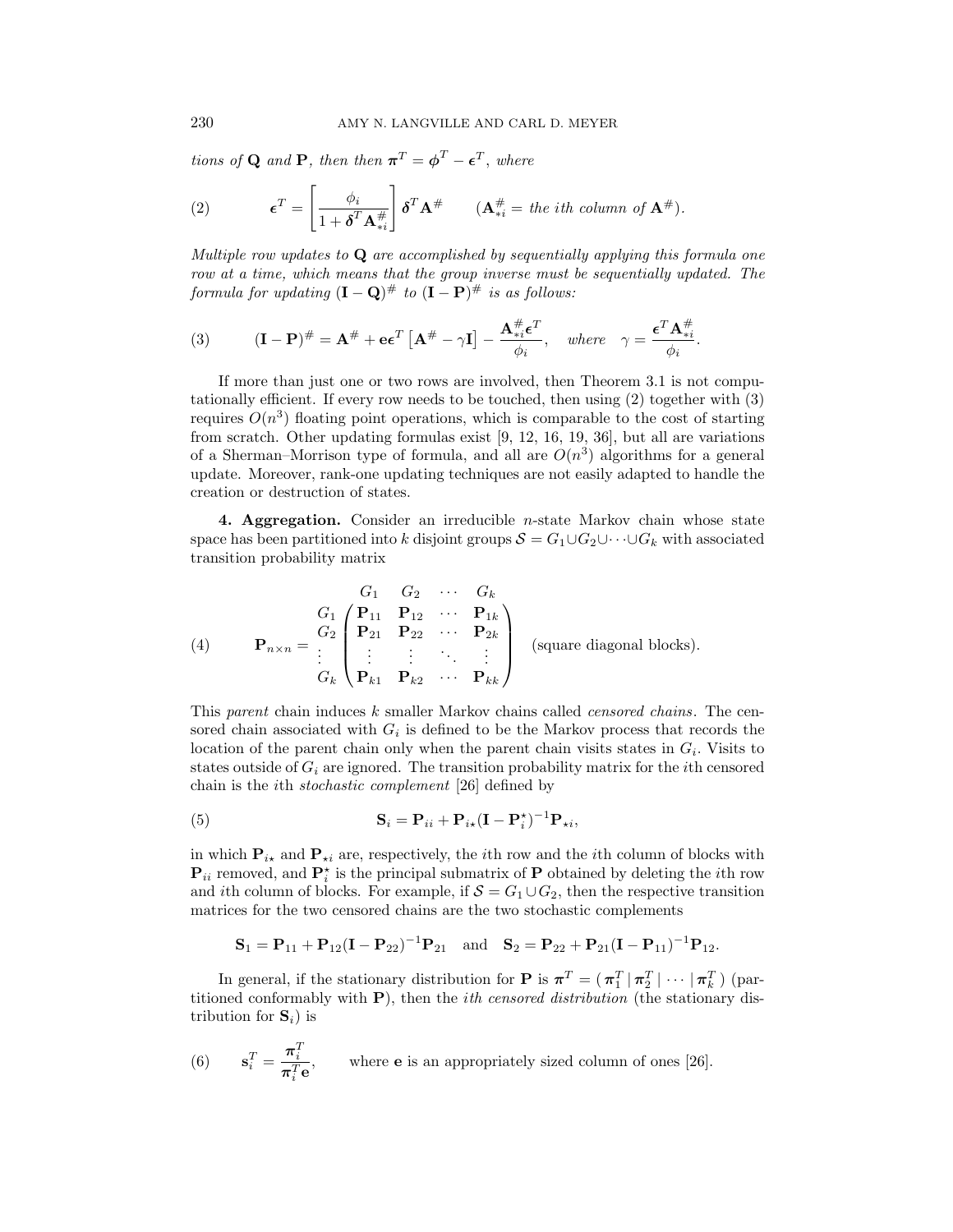For aperiodic chains, the *j*th component of  $\mathbf{s}_i^T$  is the limiting conditional probability of being in the *j*th state of group  $G_i$  given that the process is somewhere in  $G_i$ .

Each group  $G_i$  is compressed into a single state in a smaller *k*-state aggregated chain by squeezing the original transition matrix **P** down to an aggregated transition matrix

(7) 
$$
\mathbf{A}_{k \times k} = \begin{pmatrix} \mathbf{s}_1^T \mathbf{P}_{11} \mathbf{e} & \cdots & \mathbf{s}_1^T \mathbf{P}_{1k} \mathbf{e} \\ \vdots & \ddots & \vdots \\ \mathbf{s}_k^T \mathbf{P}_{k1} \mathbf{e} & \cdots & \mathbf{s}_k^T \mathbf{P}_{kk} \mathbf{e} \end{pmatrix},
$$

which is stochastic and irreducible whenever **P** is [26]. For aperiodic chains, transitions between states in the aggregated chain defined by **A** correspond to transitions between groups  $G_i$  in the parent chain when the parent chain is in equilibrium. The remarkable feature of aggregation is that it allows the parent chain to be decomposed into *k* small censored chains that can be independently solved, and the resulting censored distributions  $\mathbf{s}_i^T$  can be combined with the stationary distribution of **A** to construct the parent stationary distribution  $\pi^T$ . This is the aggregation theorem.

THEOREM 4.1. (the aggregation theorem [26]) If  $P$  is the block-partitioned transition probability matrix (4) for an irreducible *n*-state Markov chain whose stationary probability distribution is

 $\boldsymbol{\pi}^T = (\pi_1^T | \pi_2^T | \cdots | \pi_k^T)$  (partitioned conformably with **P**),

and if  $\alpha^T = (\alpha_1, \alpha_2, \ldots, \alpha_k)$  is the stationary distribution for the aggregated chain defined by the matrix  $\mathbf{A}_{k\times k}$  in (7), then  $\alpha_i = \pi_i^T \mathbf{e}$ , and the stationary distribution for **P** is

$$
\boldsymbol{\pi}^T = \left(\alpha_1 \mathbf{s}_1^T \,|\, \alpha_2 \mathbf{s}_2^T \,|\, \cdots \,|\, \alpha_k \mathbf{s}_k^T\right),\,
$$

where  $\mathbf{s}_i^T$  is the censored distribution for the stochastic complement  $\mathbf{S}_i$  in (5).

**5. Approximate Updating by Aggregation.** Aggregation as presented in Theorem 4.1 is mathematically elegant but numerically inefficient because costly inversions are embedded in the stochastic complements (5) that are required to produce the censored distributions  $\mathbf{s}_i^T$ . Consequently, the approach is to derive computationally cheap estimates of the censored distributions as described below.

In many large-scale problems the effects of updating are localized. That is, not all stationary probabilities are equally affected—some changes may be significant while others are hardly perceptible—e.g., this is generally true in applications such as Google's PageRank Problem [21] in which the stationary probabilities obey a power-law distribution (discussed in section 7.2).

Partition the state space of the updated chain as  $S = G \cup \overline{G}$ , where *G* contains the states that are most affected by updating along with any new states created by updating—techniques for determining these states are discussed in section 7. Some nearest neighbors of newly created states might also go into *G*. Partition the updated (and reordered) transition matrix **P** as

(8) 
$$
\mathbf{P} = \begin{pmatrix} p_{11} & \cdots & p_{1g} & \mathbf{P}_{1\star} \\ \vdots & \ddots & \vdots & \vdots \\ \hline p_{g1} & \cdots & p_{gg} & \mathbf{P}_{g\star} \\ \hline \mathbf{P}_{\star 1} & \cdots & \mathbf{P}_{\star g} & \mathbf{P}_{22} \end{pmatrix} = \frac{G}{G} \begin{pmatrix} \mathbf{P}_{11} & \mathbf{P}_{12} \\ \mathbf{P}_{21} & \mathbf{P}_{22} \end{pmatrix},
$$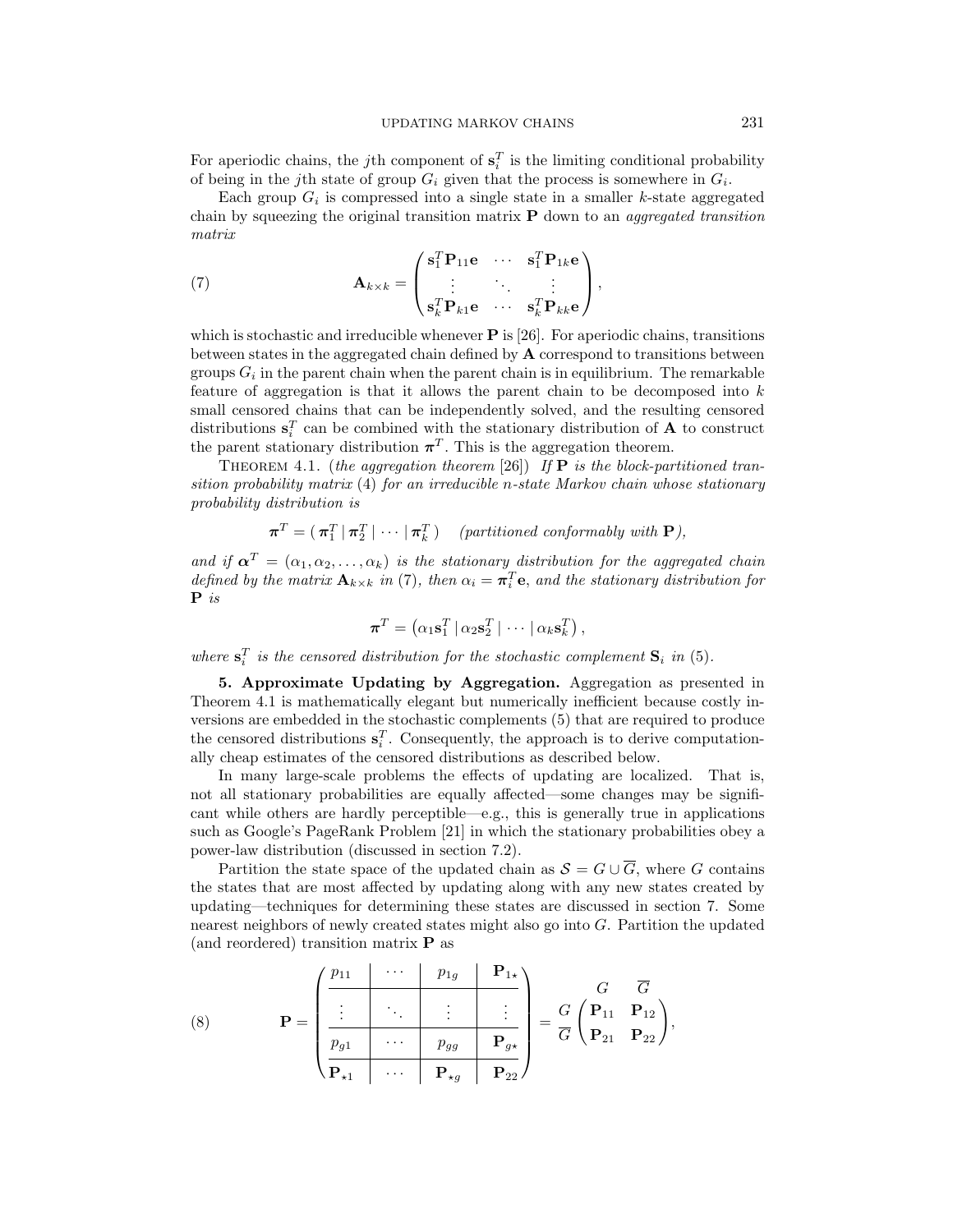where

$$
\mathbf{P}_{11} = \begin{pmatrix} p_{11} & \cdots & p_{1g} \\ \vdots & \ddots & \vdots \\ p_{g1} & \cdots & p_{gg} \end{pmatrix}, \quad \mathbf{P}_{12} = \begin{pmatrix} \mathbf{P}_{1\star} \\ \vdots \\ \mathbf{P}_{g\star} \end{pmatrix}, \quad \text{and} \quad \mathbf{P}_{21} = (\mathbf{P}_{\star 1} \cdots \mathbf{P}_{\star g}).
$$

Let  $\phi^T$  and  $\pi^T$  be the respective stationary distributions of the pre- and post-updated chains, and let if  $\overline{\phi}^T$  and  $\overline{\pi}^T$  contain the respective stationary probabilities from  $\phi^T$ and  $\pi^T$  that correspond to the states in  $\overline{G}$ . The stipulation that  $\overline{G}$  contains the nearly unaffected states translates to saying that

$$
\overline{\boldsymbol{\pi}}^T \approx \overline{\boldsymbol{\phi}}^T.
$$

When viewed as a partitioned matrix with  $q + 1$  diagonal blocks, the first *g* diagonal blocks in **P** are  $1 \times 1$ , and the lower right-hand block is the  $(n - q) \times (n - q)$  matrix  $\mathbf{P}_{22}$  that is associated with the states in  $\overline{G}$ . The stochastic complements in  $\overline{P}$  are

$$
S_1 = \cdots = S_g = 1
$$
, and  $S_{g+1} = P_{22} + P_{21} (I - P_{11})^{-1} P_{12}$ .

Consequently, the aggregated transition matrix (7) becomes

(9)  
\n
$$
\mathbf{A} = \begin{pmatrix}\n p_{11} & \cdots & p_{1g} & \mathbf{P}_{1*}\mathbf{e} \\
 \vdots & \ddots & \vdots & \vdots \\
 p_{g1} & \cdots & p_{gg} & \mathbf{P}_{g*}\mathbf{e} \\
 \hline\n s^T \mathbf{P}_{11} & \cdots & s^T \mathbf{P}_{1g} & s^T \mathbf{P}_{22} \mathbf{e} \\
 s^T \mathbf{P}_{21} & s^T \mathbf{P}_{22} \mathbf{e}\n \end{pmatrix} = \begin{pmatrix}\n \mathbf{P}_{11} & \mathbf{P}_{12} \mathbf{e} \\
 s^T \mathbf{P}_{21} & 1 - s^T \mathbf{P}_{21} \mathbf{e}\n \end{pmatrix},
$$

where  $s^T$  is the censored distribution derived from the only significant stochastic complement  $S = S_{q+1}$ . If the stationary distribution for **A** is

$$
\boldsymbol{\alpha}^T = (\alpha_1, \ldots, \alpha_g, \alpha_{g+1}),
$$

then Theorem 4.1 says that the stationary distribution for **P** is

(10) 
$$
\boldsymbol{\pi}^T = (\pi_1, \ldots \pi_g | \pi_{g+1}, \ldots, \pi_n) = (\pi_1, \ldots, \pi_g | \overline{\boldsymbol{\pi}}^T) = (\alpha_1, \ldots, \alpha_g | \overline{\boldsymbol{\pi}}^T)
$$

Since  $\mathbf{s}_i^T = \pi_i^T / \pi_i^T \mathbf{e}$ , and since  $\overline{\pi}^T \approx \overline{\phi}^T$ , it follows that

(11) 
$$
\tilde{\mathbf{s}}^T = \frac{\overline{\phi}^T}{\overline{\phi}^T \mathbf{e}} \approx \mathbf{s}^T
$$

is a good approximation to  $s^T$  that is available from the pre-updated distribution. Using this in (9) produces an approximate aggregated transition matrix

(12) 
$$
\widetilde{\mathbf{A}} = \begin{pmatrix} \mathbf{P}_{11} & \mathbf{P}_{12}\mathbf{e} \\ \widetilde{\mathbf{s}}^T \mathbf{P}_{21} & 1 - \widetilde{\mathbf{s}}^T \mathbf{P}_{21}\mathbf{e} \end{pmatrix}.
$$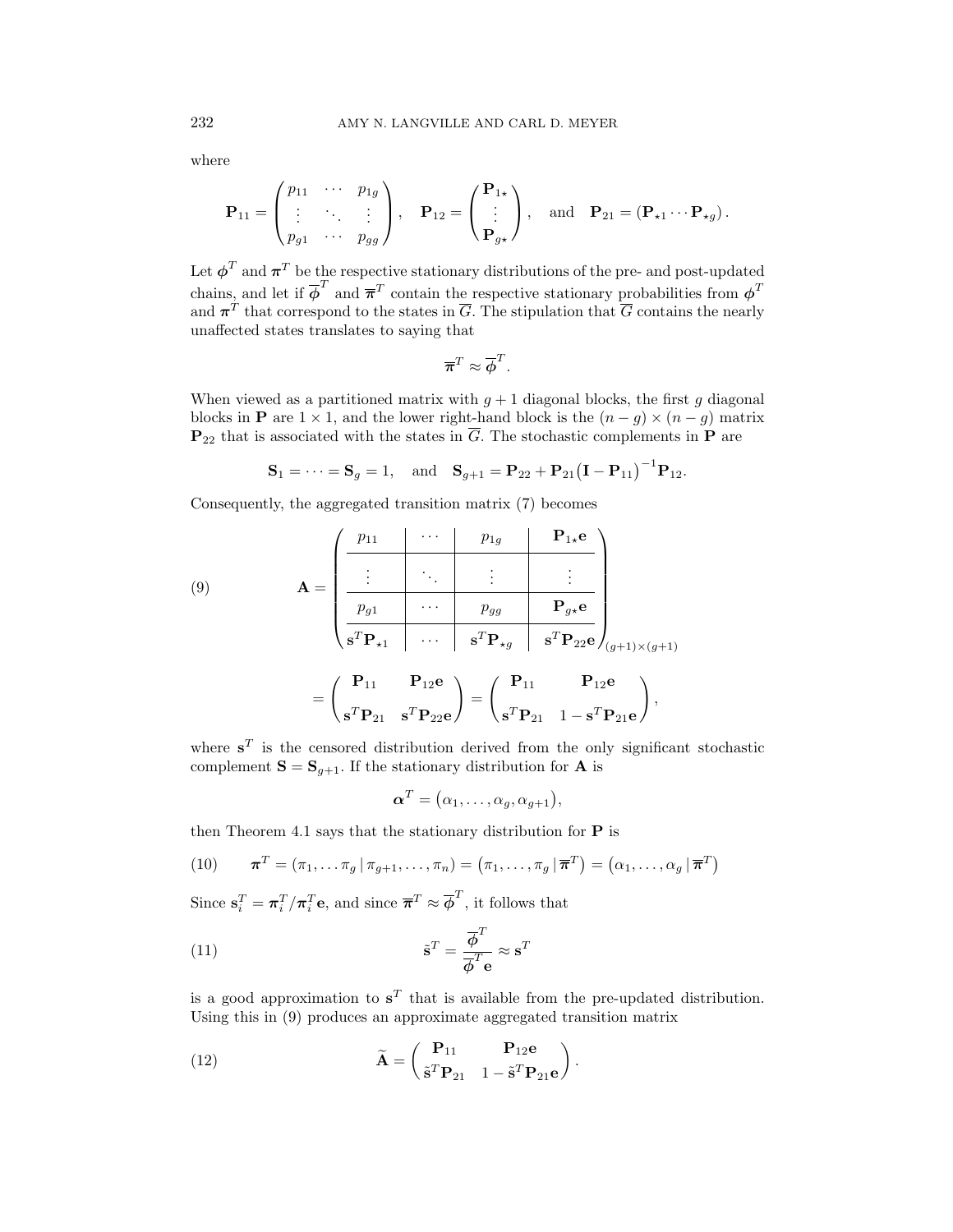Notice that

$$
\mathbf{A} - \widetilde{\mathbf{A}} = \begin{pmatrix} \mathbf{0} & \mathbf{0} \\ \boldsymbol{\delta}^T \mathbf{P}_{21} & -\boldsymbol{\delta}^T \mathbf{P}_{21} \mathbf{e} \end{pmatrix} = \begin{pmatrix} \mathbf{0} \\ \boldsymbol{\delta}^T \end{pmatrix} \mathbf{P}_{21} (\mathbf{I} \mid -\mathbf{e}), \text{ where } \boldsymbol{\delta}^T = \mathbf{s}^T - \widetilde{\mathbf{s}}^T.
$$

Consequently,  $\mathbf{A} - \widetilde{\mathbf{A}}$  and  $\mathbf{s}^T - \widetilde{\mathbf{s}}^T$  are of the same order of magnitude, so the stationary distribution  $\tilde{\alpha}^T$  of  $\tilde{A}$  can provide a good approximation to  $\alpha^T$ , the stationary distribution of **A***.* That is,

$$
\widetilde{\boldsymbol{\alpha}}^T = (\widetilde{\alpha}_1, \widetilde{\alpha}_2, \ldots, \widetilde{\alpha}_g, \widetilde{\alpha}_{g+1}) \approx (\alpha_1, \ldots, \alpha_g, \alpha_{g+1}) = \boldsymbol{\alpha}^T.
$$

Use  $\tilde{\alpha}_i \approx \alpha_i$  for  $1 \leq i \leq g$  in (10) along with  $\overline{\pi}^T \approx \overline{\phi}^T$  to obtain the approximation

(13) 
$$
\boldsymbol{\pi}^T \approx \widetilde{\boldsymbol{\pi}}^T = \left( \tilde{\alpha}_1, \tilde{\alpha}_2, \ldots, \tilde{\alpha}_g \, | \, \overline{\boldsymbol{\phi}}^T \right).
$$

Thus an approximate updated distribution is obtained. The degree to which this approximation is accurate clearly depends on the degree to which  $\overline{\pi}^T \approx \overline{\phi}^T$ . If (13) does not provide the desired accuracy, it can be viewed as the first step in an iterative aggregation scheme described below that performs remarkably well.

**6. Updating by Iterative Aggregation.** Iterative aggregation as described in [38] is not a general-purpose technique, because it usually does not work for chains that are not nearly uncoupled. However, iterative aggregation can be adapted to the updating problem, and these variations work extremely well, even for chains that are not nearly uncoupled. This is in part due to the fact that the approximate aggregation matrix  $(12)$  differs from the exact aggregation matrix  $(9)$  in only one row. Our iterative aggregation updating algorithm is described below.

Assume that the stationary distribution  $\phi^T = (\phi_1, \phi_2, \dots, \phi_m)$  for some irreducible Markov chain  $\mathcal C$  is already known, perhaps from prior computations, and suppose that  $\mathcal C$  needs to be updated. As in earlier sections, let the transition probability matrix and stationary distribution for the updated chain be denoted by **P** and  $\pi^T = (\pi_1, \pi_2, \ldots, \pi_n)$ , respectively. The updated matrix **P** is assumed to be irreducible. It is important to note that *m* is not necessarily equal to *n* because the updating process allows for the creation or destruction of states as well as the alteration of transition probabilities.

THE ITERATIVE AGGREGATION UPDATING ALGORITHM

Initialization

- i. Partition the states of the updated chain as  $S = G \cup \overline{G}$  and reorder **P** as described in (8)
- ii.  $\overline{\phi}^T \leftarrow$  the components from  $\phi^T$  that correspond to the states in  $\overline{G}$

iii. 
$$
\mathbf{s}^T \longleftarrow \overline{\phi}^T / (\overline{\phi}^T \mathbf{e})
$$
 (an initial approximate censored distribution)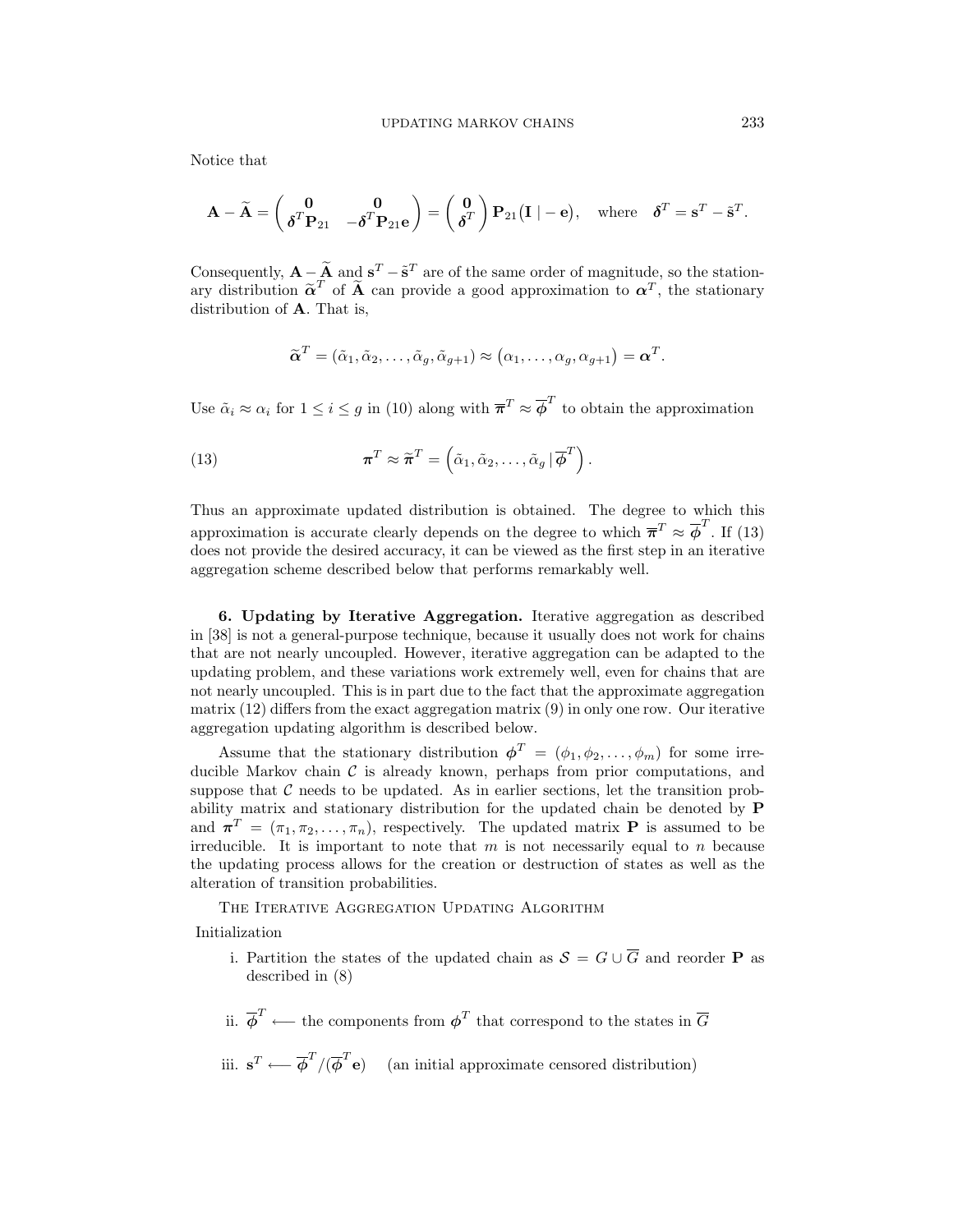Iterate until convergence

1. 
$$
\mathbf{A} \leftarrow \begin{pmatrix} \mathbf{P}_{11} & \mathbf{P}_{12}\mathbf{e} \\ \mathbf{s}^T\mathbf{P}_{21} & 1 - \mathbf{s}^T\mathbf{P}_{21}\mathbf{e} \end{pmatrix}_{(g+1)\times(g+1)}
$$
  $(g = |G|)$   
\n2.  $\boldsymbol{\alpha}^T \leftarrow (\alpha_1, \alpha_2, ..., \alpha_g, \alpha_{g+1})$  (the stationary distribution of **A**)  
\n3.  $\boldsymbol{\chi}^T \leftarrow (\alpha_1, \alpha_2, ..., \alpha_g | \alpha_{g+1}\mathbf{s}^T)$   
\n4.  $\boldsymbol{\psi}^T \leftarrow \boldsymbol{\chi}^T\mathbf{P}$  (see note following the algorithm)  
\n5. If  $\|\boldsymbol{\psi}^T - \boldsymbol{\chi}^T\| < \tau$  for a given tolerance  $\tau$ , then quit—else  $\mathbf{s}^T \leftarrow \boldsymbol{\psi}^T/\boldsymbol{\psi}^T\mathbf{e}$   
\nand go to step 1

*Note concerning step 4.* Step 4 is necessary because the vector  $\chi^T$  generated in step 3 is a fixed point in the sense that if Step 4 is omitted and the process is restarted using  $\chi^T$  instead of  $\psi^T$ , then the same  $\chi^T$  is simply reproduced at Step 3 on each subsequent iteration. Step 4 has two purposes—it moves the iterate off the fixed point while simultaneously contributing to the convergence process. That is, the  $\psi^T$  resulting from step 4 can be used to restart the algorithm as well as produce a better approximation because applying a power step makes small progress toward the stationary solution. In the past, some authors [38] have used Gauss–Seidel in place of the power method at Step 4.

While precise rates of convergence for general iterative aggregation algorithms are difficult to articulate, the specialized nature of our iterative aggregation updating algorithm allows us to easily establish its rate of convergence. The following theorem shows that this rate is directly dependent on how fast the powers of the one significant stochastic complement  $S = P_{22} + P_{21}(I - P_{11})^{-1}P_{12}$  converge. In other words, since **S** is an irreducible stochastic matrix, the rate of convergence is completely dictated by the magnitude and Jordan structure of the largest subdominant eigenvalue of **S***.*

THEOREM 6.1. [22] The iterative aggregation updating algorithm defined above converges to the stationary distribution  $\pi^T$  of **P** for all partitions  $S = G \cup \overline{G}$ . The rate at which the iterates converge to  $\pi^T$  is exactly the rate at which the powers  $S<sup>n</sup>$  converge, which is governed by the magnitude and Jordan structure of largest subdominant eigenvalue  $\lambda_2(S)$  of S. If  $\lambda_2(S)$  is real and simple, then the asymptotic rate of convergence is  $R = -\log_{10} |\lambda_2(\mathbf{S})|$ .

**7. Determining The Partition.** The iterative aggregation updating algorithm is globally convergent, and it never requires more iterations than the power method to attain a given level of convergence [17]. However, iterative aggregation clearly requires more work per iteration than the power method. One iteration of iterative aggregation requires forming the aggregation matrix, solving for its stationary vector, and executing one power iteration. The key to realizing an improvement in iterative aggregation over the power method rests in properly choosing the partition  $S = G \cup \overline{G}$ . As Theorem 6.1 shows, good partitions are precisely those that yield a stochastic complement  $S = P_{22} + P_{21}(I - P_{11})^{-1}P_{12}$  whose subdominant eigenvalue  $\lambda_2(S)$  is small in magnitude.

Experience indicates that as  $|G| = g$  (the size of  $P_{11}$ ) becomes larger, iterative aggregation tends to converge in fewer iterations. But as *g* becomes larger, each iteration requires more work, so the trick is to strike an acceptable balance. A small *g* that significantly reduces  $|\lambda_2(\mathbf{S})|$  is the ideal situation.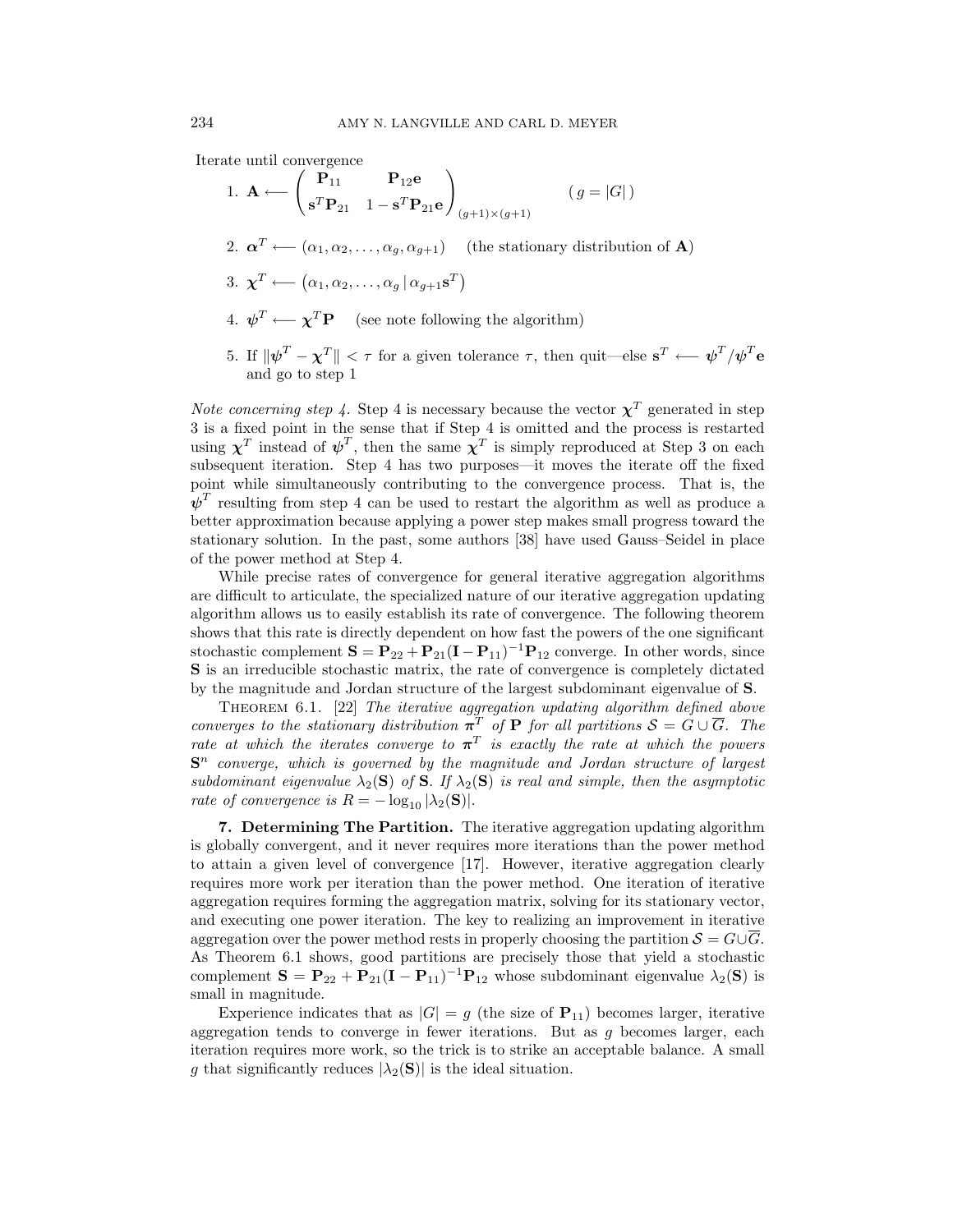Even for moderately sized problems there is an extremely large number of possible partitions, but there are some useful heuristics that can help guide the choice of *G* that will produce reasonably good results. For example, a relatively simple approach is to take *G* to be the set of all states "near" the updates, where "near" might be measured in a graph theoretic sense or else by transient flow [7] (i.e., using the magnitude of entries of  $\mathbf{x}_{j+1}^T = \mathbf{x}_j^T \mathbf{P}$  after *j* iterations, where *j* is small, say 5 or 10). In the absence of any other information, this naive strategy is at least a good place to start. However, there are usually additional options that lead to even better "G-sets," and some of these are described below.

**7.1. Partitioning by differing time scales.** In most aperiodic chains, evolution is not at a uniform rate, and consequently most iterative techniques, including the power method, often spend the majority of the time in resolving a small number of components—the slow evolving states. The slow states can be isolated either by monitoring the process for a few iterations or by theoretical means [22]. If the slow states are placed in *G* while the faster-converging states are lumped into  $\overline{G}$ , then the iterative aggregation algorithm concentrates its effort on resolving the smaller number of slow-converging states.

In loose terms, the effect of steps 1–3 in the iterative aggregation algorithm is essentially to make progress toward achieving a steady state for a smaller chain consisting of just the slow states in *G* together with one additional lumped state that accounts for all fast states in  $\overline{G}$ . The power iteration in step 4 moves the entire process ahead on a global basis, so if the slow states in *G* are substantially resolved by the relatively cheaper steps 1—3, then not many of the more costly global power steps are required to push the entire chain toward its global equilibrium. This is the essence of the original Simon–Ando idea first proposed in 1961 and explained and analyzed in [26, 37]. As  $g = |G|$  becomes smaller relative to *n*, steps 1–3 become significantly cheaper to execute, and the process converges rapidly in both iteration count and wall-clock time. Examples and reports on experiments are given in [22].

In some applications the slow states are particularly easy to identify because they are the ones having the larger stationary probabilities. This is a particularly nice state of affairs for the updating problem because we have the stationary probabilities from the prior period at our disposal, and thus all we have to do to construct a good *G*-set is to include the states with prior large stationary probabilities and throw in the states that were added or updated along with a few of their nearest neighbors. Clearly, this is an advantage only when there are just a few "large" states. However, it turns out that this is a characteristic feature of scale-free networks with power-law distributions [1, 2, 5, 10] discussed below.

**7.2. Scale-free networks.** A scale-free networks with a power-law distribution is a network in which the number of nodes  $n(l)$  having *l* edges (possibly directed) is proportional to  $l^{-k}$  where  $k$  is a constant that does not change as the network expands (hence the term "scale-free"). In other words, the distribution of nodal degrees obeys a power-law distribution in the sense that

$$
P[\deg(N) = d] \propto \frac{1}{d^k}
$$
 for some  $k > 1$  ( $\propto$  means "proportional to").

A Markov chain with a power-law distribution is a chain in which there are relatively very few states that have a significant stationary probability while the overwhelming majority of states have nearly negligible stationary probabilities. Google's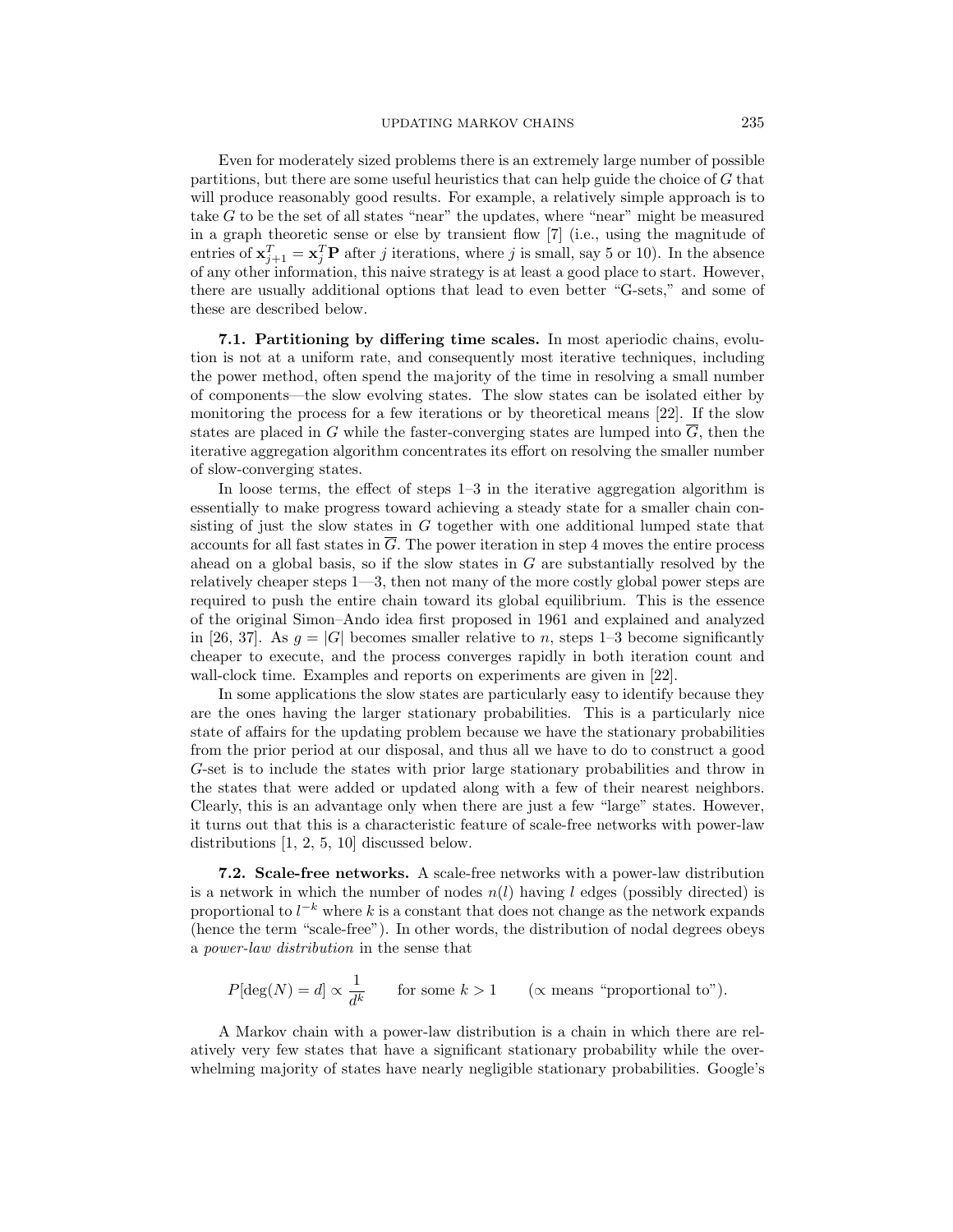PageRank application [21, 22] is an important example. Consequently, when the stationary probabilities are plotted in order of decreasing magnitude, the resulting graph has a pronounced "L-shape" with an extremely sharp bend. It is this characteristic "L-shape" that reveals a near optimal partition  $S = G \cup \overline{G}$  for the iterative aggregation updating algorithm presented in section 6. Experiments indicate that the size of the *G*-set used in our iterative aggregation updating algorithm is nearly optimal around a point that is just to the right-hand side of the pronounced bend in the L-curve. In other words, an apparent method for constructing a reasonably good partition  $S = G \cup \overline{G}$  for the iterative aggregation updating algorithm is as follows.

- 1. First put all new states and states with newly created or destroyed connections (perhaps along with some of their nearest neighbors) into *G.*
- 2. Add other states that remain after the update in order of the magnitude of their prior stationary probabilities up to the point where these stationary probabilities level off.

Of course, there is some subjectiveness to this strategy. However, the leveling-off point is relatively easy to discern in distributions having a sharply defined bend in the L-curve, and only distributions that gradually die away or do not conform to a power law are problematic. If, when ordered by magnitude, the stationary probabilities

$$
\pi(1) \geq \pi(2) \geq \cdots \geq \pi(n)
$$

for an irreducible chain conform to a power-law distribution so that there are constants  $\alpha > 0$  and  $k > 0$  such that  $\pi(i) \approx \alpha i^{-k}$ , then the "leveling-off point" *i*<sub>level</sub> can be taken to be the smallest value for which  $|d\pi(i)/di| \approx \epsilon$  for some user-defined tolerance  $\epsilon$ *.* That is,  $i_{level} \approx (k\alpha/\epsilon)^{1/k+1}$ . This provides a rough estimate of  $g_{opt}$ , the optimal size of *G,* but empirical evidence suggests that better estimates require a scaling factor  $\sigma(n)$  that accounts for the size of the chain; i.e.,

$$
g_{opt} \approx \sigma(n) \left(\frac{k\alpha}{\epsilon}\right)^{1/k+1} \approx \sigma(n) \left(\frac{k\pi(1)}{\epsilon}\right)^{1/k+1}.
$$

More research and testing is needed to resolve some of these issues.

### REFERENCES

- [1] Albert-Laszlo Barabasi. *Linked: The New Science of Networks*. Plume, 2003.
- [2] Albert-Laszlo Barabasi, Reka Albert, and Hawoong Jeong. Scale-free characteristics of random networks: the topology of the world-wide web. *Physica A*, 281:69–77, 2000.
- [3] Sergey Brin and Lawrence Page. The anatomy of a large-scale hypertextual web search engine. *Computer Networks and ISDN Systems*, 33:107–117, 1998.
- [4] Sergey Brin, Lawrence Page, R. Motwami, and Terry Winograd. The PageRank citation ranking: bringing order to the web. Technical report, Computer Science Department, Stanford University, 1998.
- [5] A. Broder, R. Kumar, F. Maghoul, P. Raghavan, S. Rajagopalan, R. Stata, A. Tomkins, and J. Wiener. Graph structure in the web. In *The Ninth International WWW Conference*, May 2000. http://www9.org/w9cdrom/160/160.html.
- [6] Steven Campbell and Carl D. Meyer. *Generalized Inverses of Linear Transformations*. Pitman, San Francisco, 1979.
- [7] Steve Chien, Cynthia Dwork, Ravi Kumar, and D. Sivakumar. Towards exploiting link evolution. In *Workshop on algorithms and models for the Web graph*, 2001.
- [8] Grace E. Cho and Carl D. Meyer. Markov chain sensitivity measured by mean first passage times. *Linear Algebra and its Applications*, 313:21–28, 2000.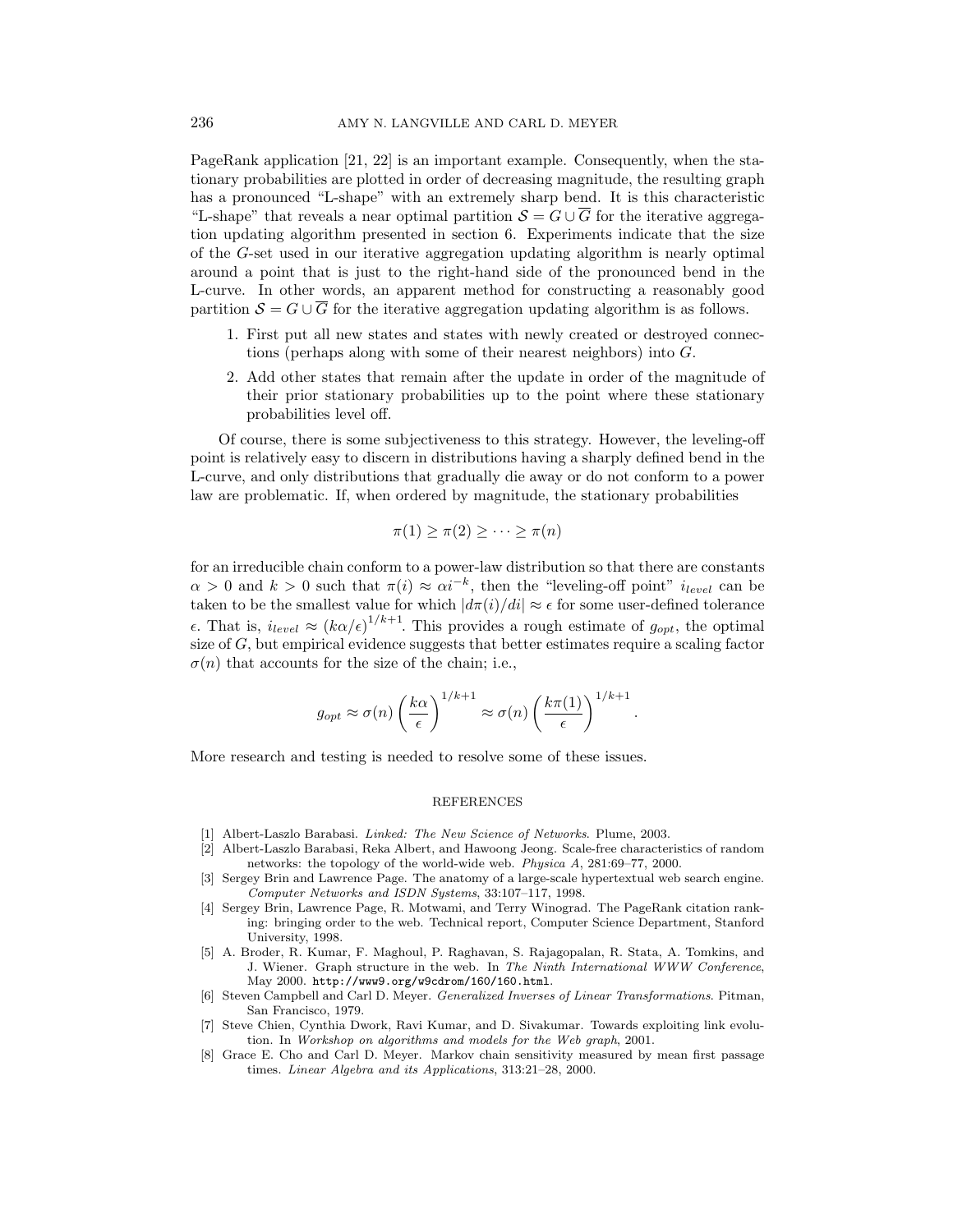#### UPDATING MARKOV CHAINS 237

- [9] Grace E. Cho and Carl D. Meyer. Comparison of perturbation bounds for the stationary distribution of a Markov chain. *Linear Algebra and its Applications*, 335(1–3):137–150, 2001.
- [10] D. Donato, L. Laura, S. Leonardi, and S. Millozzi. Large scale properties of the webgraph. *The European Physical Journal B*, 38:239–243, 2004.
- [11] Robert E. Funderlic and Carl D. Meyer. Sensitivity of the stationary distribution vector for an ergodic Markov chain. *Linear Algebra and its Applications*, 76:1–17, 1986.
- [12] Robert E. Funderlic and Robert J. Plemmons. Updating **LU** factorizations for computing stationary distributions. *SIAM Journal on Algebraic and Discrete Methods*, 7(1):30–42, 1986.
- [13] Gene H. Golub and Charles F. Van Loan. *Matrix Computations*. Johns Hopkins University Press, Baltimore, 1996.
- [14] Gene H. Golub and Carl D. Meyer. Using the  $QR$  factorization and group inverse to compute, differentiate and estimate the sensitivity of stationary probabilities for Markov chains. *SIAM Journal on Algebraic and Discrete Methods*, 17:273–281, 1986.
- [15] Roger A. Horn and Charles R. Johnson. *Matrix Analysis*. Cambridge University Press, 1990.
- [16] Jeffrey J. Hunter. Stationary distributions of perturbed Markov chains. *Linear Algebra and its Applications*, 82:201–214, 1986.
- [17] Ilse C. F. Ipsen and Steve Kirkland. Convergence analysis of an improved PageRank algorithm. Technical Report CRSC-TR04-02, North Carolina State University, 2004.
- [18] Ilse C. F. Ipsen and Carl D. Meyer. Uniform stability of Markov chains. *SIAM Journal on Matrix Analysis and Applications*, 15(4):1061–1074, 1994.
- [19] John G. Kemeny and Laurie J. Snell. *Finite Markov Chains*. D. Van Nostrand, New York, 1960.
- [20] Amy N. Langville and Carl D. Meyer. A survey of eigenvector methods of web information retrieval. *SIAM Rev.*, 47(1):135–161, 2005.
- [21] Amy N. Langville and Carl D. Meyer. *Google's PageRank and Beyond: The Science of Search Engine Rankings*. Princeton University Press, 2006.
- [22] Amy N. Langville and Carl D. Meyer. Updating the stationary vector of an irreducible Markov chain with an eye on Google's PageRank. *SIAM Journal on Matrix Analysis and Applications*, 27:968–987, 2006.
- [23] Carl D. Meyer. The role of the group generalized inverse in the theory of finite Markov chains. *SIAM Rev.*, 17:443–464, 1975.
- [24] Carl D. Meyer. The condition of a finite Markov chain and perturbation bounds for the limiting probabilities. *SIAM Journal on Algebraic and Discrete Methods*, 1:273–283, 1980.
- [25] Carl D. Meyer. Analysis of finite Markov chains by group inversion techniques. *Recent Applications of Generalized Inverses, Research Notes in Mathematics, Pitman, Ed. S. L. Campbell*, 66:50–81, 1982.
- [26] Carl D. Meyer. Stochastic complementation, uncoupling Markov chains, and the theory of nearly reducible systems. *SIAM Review*, 31(2):240–272, 1989.
- [27] Carl D. Meyer. The character of a finite Markov chain. *Linear Algebra, Markov Chains, and Queueing Models, IMA Volumes in Mathematics and its Applications, Ed., Carl D. Meyer and Robert J. Plemmons, Springer-Verlag*, 48:47–58, 1993.
- [28] Carl D. Meyer. Sensitivity of the stationary distribution of a Markov chain. *SIAM Journal on Matrix Analysis and Applications*, 15(3):715–728, 1994.
- [29] Carl D. Meyer. *Matrix Analysis and Applied Linear Algebra*. SIAM, Philadelphia, 2000.
- [30] Carl D. Meyer and Robert J. Plemmons. *Linear Algebra, Markov Chains, and Queueing Models*. Springer-Verlag, 1993.
- [31] Carl D. Meyer and James M. Shoaf. Updating finite Markov chains by using techniques of group matrix inversion. *Journal of Statistical Computation and Simulation*, 11:163–181, 1980.
- [32] Carl D. Meyer and G. W. Stewart. Derivatives and perturbations of eigenvectors. *SIAM J. Numer. Anal.*, 25:679–691, 1988.
- [33] Cleve Moler. The world's largest matrix computation. *Matlab News and Notes*, pages 12–13, October 2002.
- [34] Gopal Pandurangan, Prabhakar Raghavan, and Eli Upfal. Using PageRank to Characterize Web Structure. In *8th Annual International Computing and Combinatorics Conference (COCOON)*, 2002.
- [35] Eugene Seneta. *Non-negative matrices and Markov chains*. Springer-Verlag, 1981.
- [36] Eugene Seneta. Sensivity analysis, ergodicity coefficients, and rank-one updates for finite Markov chains. In William J. Stewart, editor, *Numerical Solutions of Markov Chains*, pages 121–129, 1991.